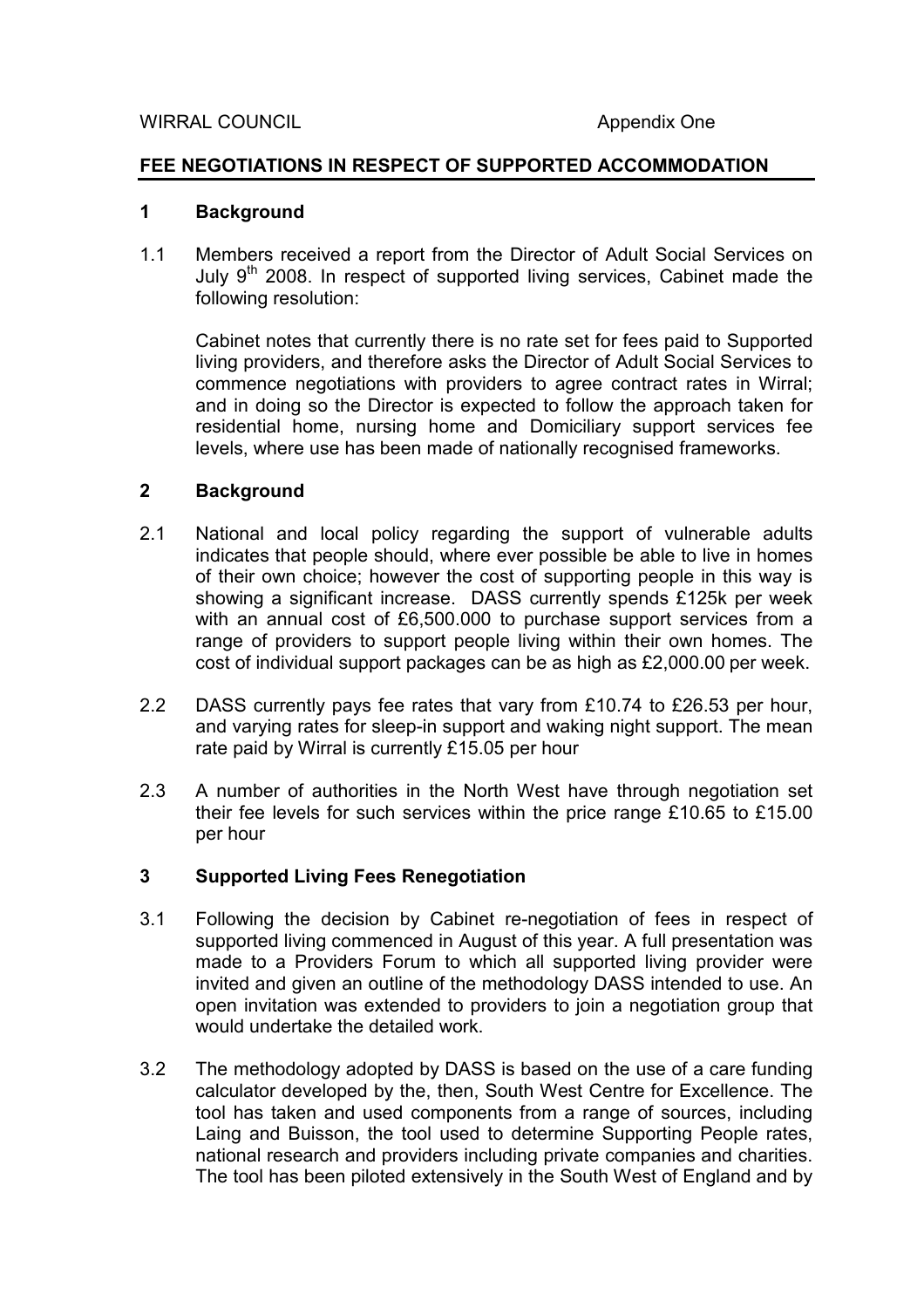over 70 local authorities, before being launched earlier this year. The tool provides a framework for negotiation and allows both DASS and providers to be fully transparent about the basis on which costs are established.

- 3.3 All providers have been given electronic copies of the tool to ensure full transparency of the process. Meetings of the negotiating group have been held fortnightly since September; a further presentation and update was given to the full provider's forum in October 2008 at which a further invitation was extended to all providers to join the negotiation group. All providers have been sent copies of minutes of the negotiation meetings.
- 3.4 The tool and negotiations have been based on details of current salary / wage rates The tool makes allowances for a range of overheads encountered by providers e.g. management costs, the provision of training and profit/surplus margins.
- 3.5 Providers have largely accepted the broad approach to the make up of the costs, and the basic components of the tool, however there has been some detailed discussion about a number of issues; namely an allowance for pensions, rates paid to staff for sleep-in and waking night duties and payments made to staff for being on-call.
- 3.6 Providers were presented with a detailed set of proposals at a meeting on November  $3<sup>rd</sup>$  and at a subsequent meeting on November  $18<sup>th</sup>$ . The proposals took account of information received from providers relating to the issues highlighted in paragraph 3.5. Included within the proposals presented to providers was information relating to contractual revisions as a result of the proposals namely:
	- A change in the way inflation is to be considered
	- Revising those parts of the contract relating to monitoring and standards
	- Redefining the nature of support to be provided to people
- 3.7 The key elements of the proposals are that the fee DASS would pay is an hourly rate in the region of £13.00 for supported living services based on the following principles:
	- Support Workers are paid a salary for a 37.5 hour week
	- 22.86% is added to take account of employee on costs,
	- A further 36% is added for employer costs (management, office space, training)
	- 8% is added for business development (profit/surplus)
	- No allowance is to be made for pension contributions at this stage, on the basis that not all providers currently contribute to pension schemes and there being comparatively low uptake amongst many providers; however Wirral will renegotiate contract rates closer to the time that new pension legislation impacts on employer costs in 2011/12
	- The new contract will include a clause that inflation will be agreed on a yearly basis in line with prevailing economic pressures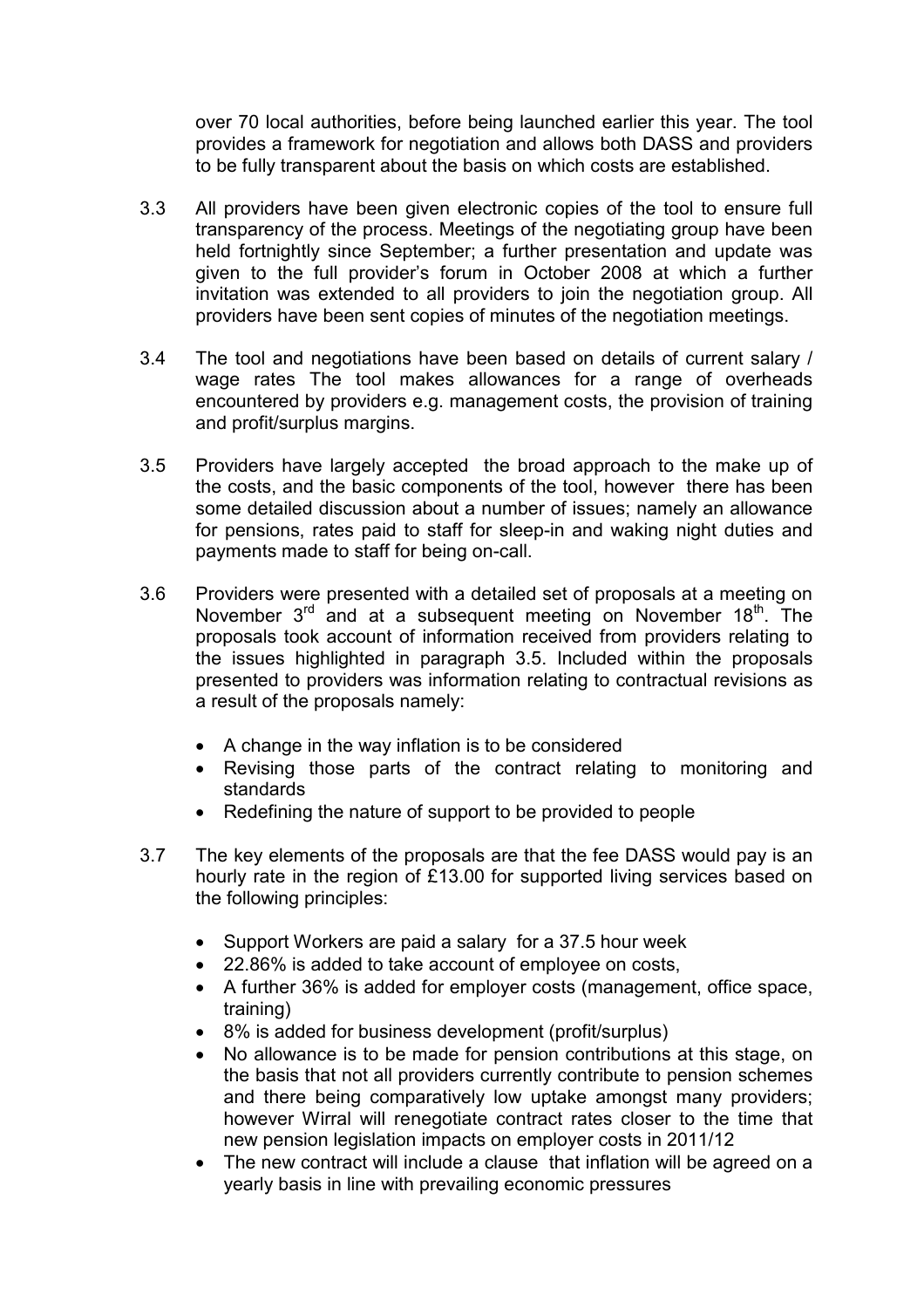- Fixed costs will be included for sleep-in support and waking night support
- Where people share elements of support, DASS will agree a price, informed by the standard rates, and making appropriate adjustments for any special circumstances of that shared support situation
- In order to meet local market conditions, some adjustments have been made to the components of the model and these have been discussed with and provided in writing to providers as part of the overall process
- 3.8 DASS has opted to seek a standard rate for supported living services at this stage. Currently all providers charge DASS a flat rate, irrespective of the people they support and how they structure their own internal payscales. DASS has no evidence to support the development of differing fee rates.
- 3.9 Providers have submitted feedback to the proposals and to the process in general. The main issues providers have raised are
	- Appreciation of the process whereby Wirral DASS have involved providers and given them the opportunity to be included in agreeing the future price of business and that the pricing tool provides a good starting point;
	- Acknowledgement of the need for DASS to review the fee structure relating to supported living
	- DASS may have varied some aspects of the model to reflect local conditions
	- Dissatisfaction that the final proposals have not included contributions towards pensions which providers consider should be in the region of 1%
	- The need to consider the service conditions for employees in particular the new statutory requirements which come into force with effect from April 2009
	- The implementation of a flat rate may not reflect the levels of skill required by providers, nor the varying levels of need that people present

No comments were received regarding the proposed contractual revisions

- 3.10 Further meetings are planned with providers throughout December in which discussions will continue with them to seek a resolution of the issues raised, in particular those relating to service conditions and the points made by providers relating to the implementation of one flat rate.
- 3.11 At this stage, providers have yet to indicate their acceptance or otherwise of the proposed fee rates. DASS is aware that potentially the proposals may not be accepted by all providers. However it also believes that by continuing to meet with providers and to negotiate as indicated in the previous paragraph it will mitigate against the possible risks of the proposals set out in this report.